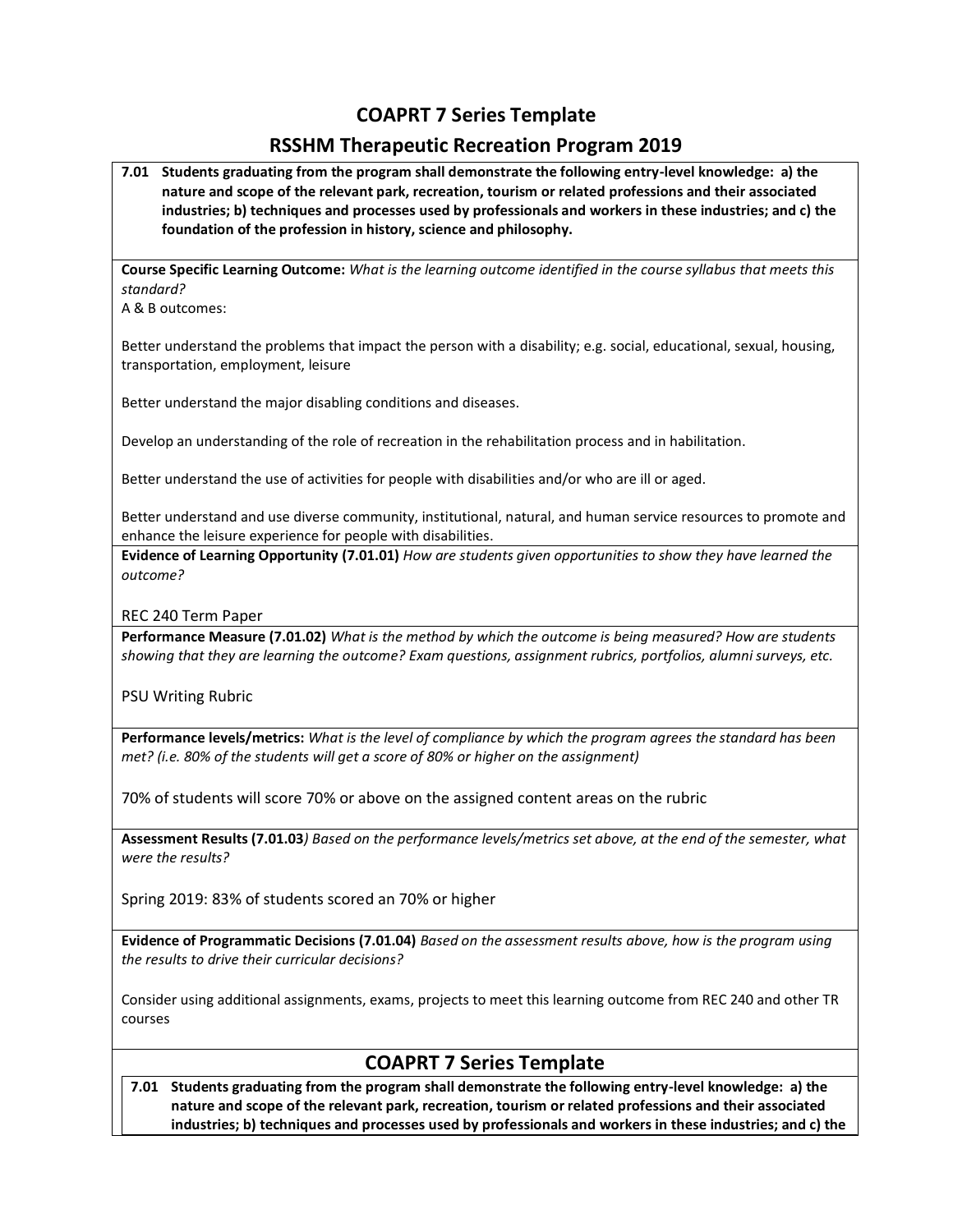**foundation of the profession in history, science and philosophy.**

**Course Specific Learning Outcome:** *What is the learning outcome identified in the course syllabus that meets this standard?*

REC 240 Outcome c

Better understand the recreation and leisure needs of people with disabilities and who are ill or aged.

Better understand the rehabilitation/habilitation process

Better understand the legal rights of people with disabilities and the legislation affecting them. • Better understand the agencies serving people with disabilities.

Better understand the major disabling conditions and diseases.

Better understand the various delivery models of Therapeutic Recreation.

Better understand the contemporary professional issues and how they impact the delivery of leisure services in particular to people with disabilities.

Better understand the responsibility of the leisure service profession to make available opportunities for leisure experiences for all populations, including those with special needs and with disabilities.

Better understand and demonstrate the ability to promote, advocate, interpret, and articulate the concerns of leisure services for all populations and services

**Evidence of Learning Opportunity (7.01.01)** *How are students given opportunities to show they have learned the outcome?*

REC 240 Course Exam

**Performance Measure (7.01.02)** *What is the method by which the outcome is being measured? How are students showing that they are learning the outcome? Exam questions, assignment rubrics, portfolios, alumni surveys, etc.*

Assessed by exam questions

**Performance levels/metrics:** *What is the level of compliance by which the program agrees the standard has been met? (i.e. 80% of the students will get a score of 80% or higher on the assignment)*

70% of students will score 70% or above on the assigned content areas on the rubric

**Assessment Results (7.01.03***) Based on the performance levels/metrics set above, at the end of the semester, what were the results?*

Spring 2019 – 59% scored 70% or higher on the assignment

**Evidence of Programmatic Decisions (7.01.04)** *Based on the assessment results above, how is the program using the results to drive their curricular decisions?* 

Exam questions are being reviewed along with course content to align with outcomes needing to be achieved. Consideration of using additional assignments and projects to meet this learning outcome needs to be addressed.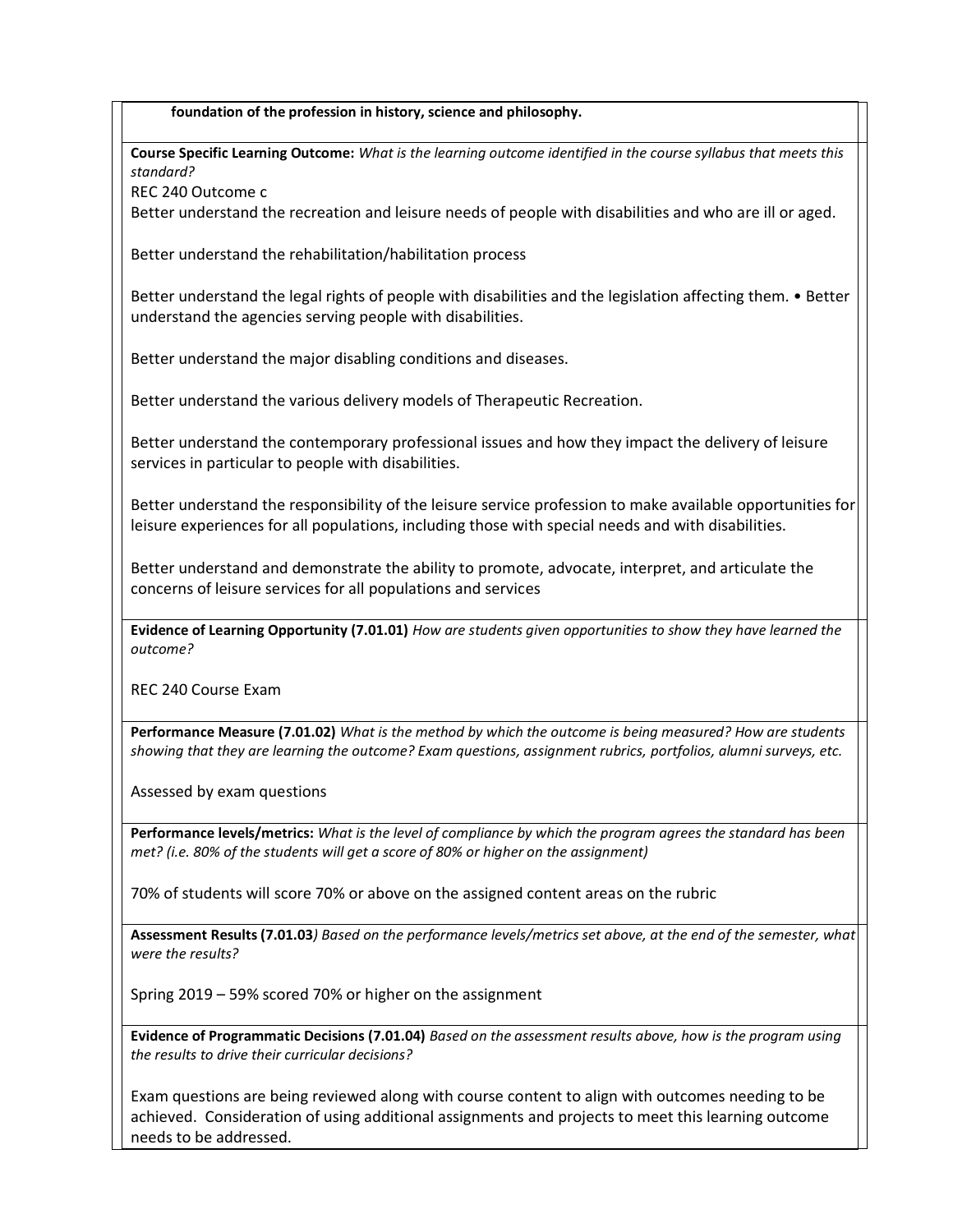## **COAPRT 7 Series Template**

**7.02 Students graduating from the program shall be able to demonstrate the ability to design, implement, and evaluate services that facilitate targeted human experiences and that embrace personal and cultural dimensions of diversity.**

**Course Specific Learning Outcome:** *What is the learning outcome identified in the course syllabus that meets this standard?*

#### REC 465

Students will be able to *analyze informatio*n gained from clients during assigned assessments.

Students will be able *design individual treatment plans* based on the assessment information gathered from client.

Students will be able to *apply documentation skills to write goals, objectives, treatment plans, progress, and discharge notes*

#### REC 469

Students will be able to *implement* facilitation techniques currently being used in the field of TR for a variety of different populations.

Design and modify therapeutic recreation facilitation techniques and interventions for a variety of populations based on group needs.

### REC 480

Apply evidence-based practices through community-based projects

**Evidence of Learning Opportunity (7.02.01)** *How are students given opportunities to show they have learned the outcome?*

REC 465: Highland Meadows Assessment REC 469: New Hope Interventions REC 480: Community Evidence Based Interventions

**Performance Measure (7.02.02)** *What is the method by which the outcome is being measured? How are students showing that they are learning the outcome? Exam questions, assignment rubrics, portfolios, alumni surveys, etc.* All assessed by course/assignment specific rubrics.

**Performance levels/metrics:** *What is the level of compliance by which the program agrees the standard has been met? (i.e. 80% of the students will get a score of 80% or higher on the assignment)*

70% of students will score 70% or above on the assigned content areas on the rubric

**Assessment Results (7.02.03***) Based on the performance levels/metrics set above, at the end of the semester, what were the results?*

REC 465: 100% of student earned a 70% or above on the project. REC 469: 100% of students earned a 70% or above on the project. REC 480: 100% of students earned a 70% or above on the project.

**Evidence of Programmatic Decisions (7.02.04)** *Based on the assessment results above, how is the program using*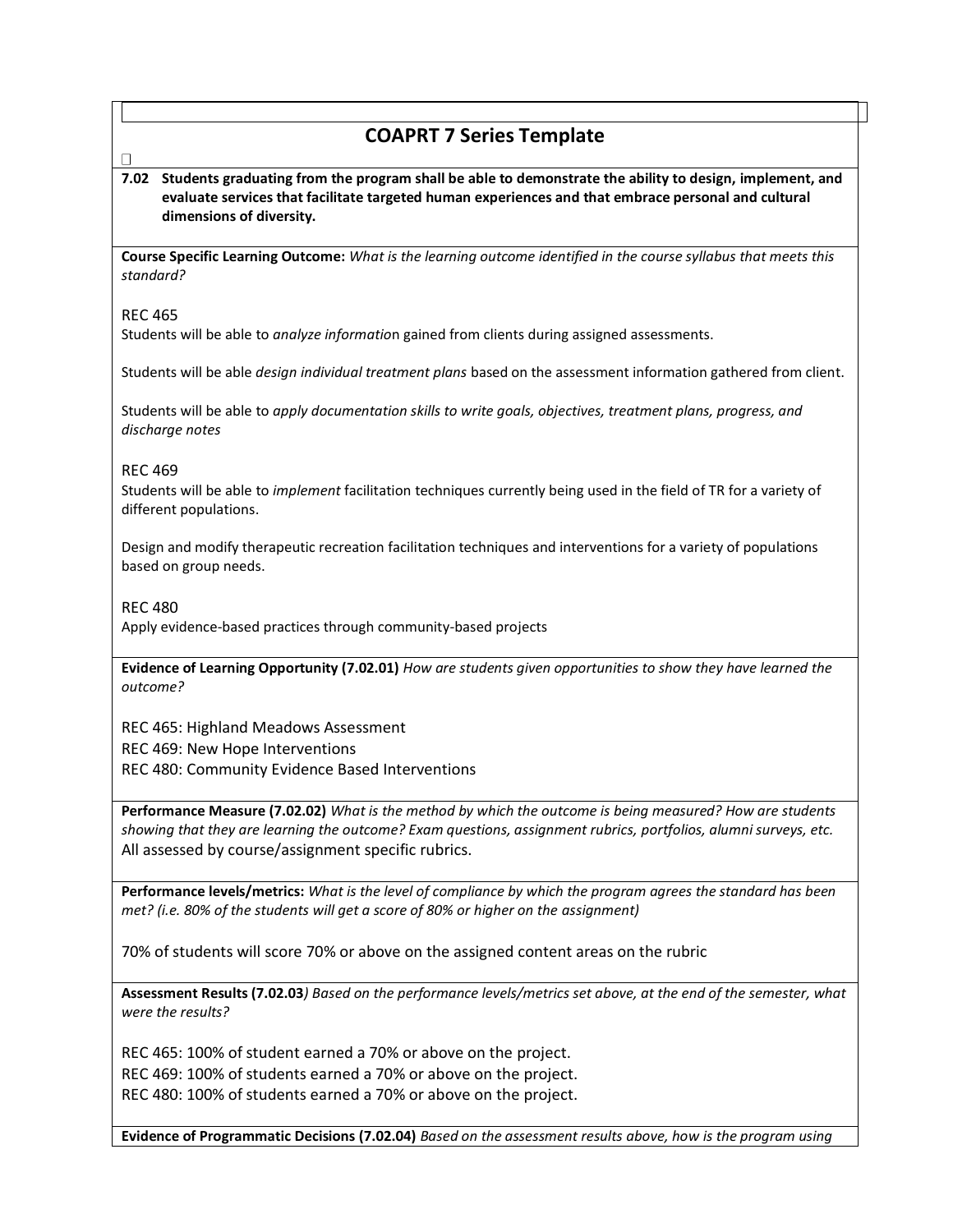*the results to drive their curricular decisions?* 

Consider raising the performance level/metrics to 80% of students scoring 70% or higher

**7.03 Students graduating from the program shall be able to demonstrate entry-level knowledge about operations and strategic management/administration in parks, recreation, tourism and/or related professions.**

**Course Specific Learning Outcome:** *What is the learning outcome identified in the course syllabus that meets this standard?*

#### REC 471

Design therapeutic recreation programs based on the TR programming process including selection of activity content and facilitation/intervention, method of finance, marketing techniques and evaluating client and program outcomes

Apply inclusive practices to the design and operation of accessible therapeutic recreation programs, services and facilities

Apply the nature and implications of governmental regulations, professional standards of practice, external accreditation, and agency standards relative to therapeutic recreation service programs

#### REC 470

Have a basic knowledge of the legal foundations and responsibilities of leisure service agencies, and of the legislative process and the impact of policy formation on leisure behaviors and service in all levels of government, community organization and business enterprise.

Have a basic knowledge of regulatory agents and the ability to demonstrate how to comply with professional, legal and regulatory standards.

Students shall be able to understand environmental ethics, the relationship of environmental ethics to the philosophy of planning, design and development, and the potential impact of planning, design, and development upon the environment.

Have basic knowledge of regulatory agents and the ability to demonstrate how to comply with professional, legal, and regulatory standards.

Understand the concepts of organizational behavior, accountability, interpersonal relations and decision-making strategies.

Understand and develop the ability to promote the agency, the services, and the profession through marketing, public relations and promotion strategies.

**Evidence of Learning Opportunity (7.03.01)** *How are students given opportunities to show they have learned the outcome?*

REC 471: Comprehensive Therapeutic Recreation Program REC 470: Exam Questions

**Performance Measure (7.03.02)** *What is the method by which the outcome is being measured? How are students showing that they are learning the outcome? Exam questions, assignment rubrics, portfolios, alumni surveys, etc.*

REC 471: Assessed by grading rubric REC 470: Exam

**Performance levels/metrics:** *What is the level of compliance by which the program agrees the standard has been*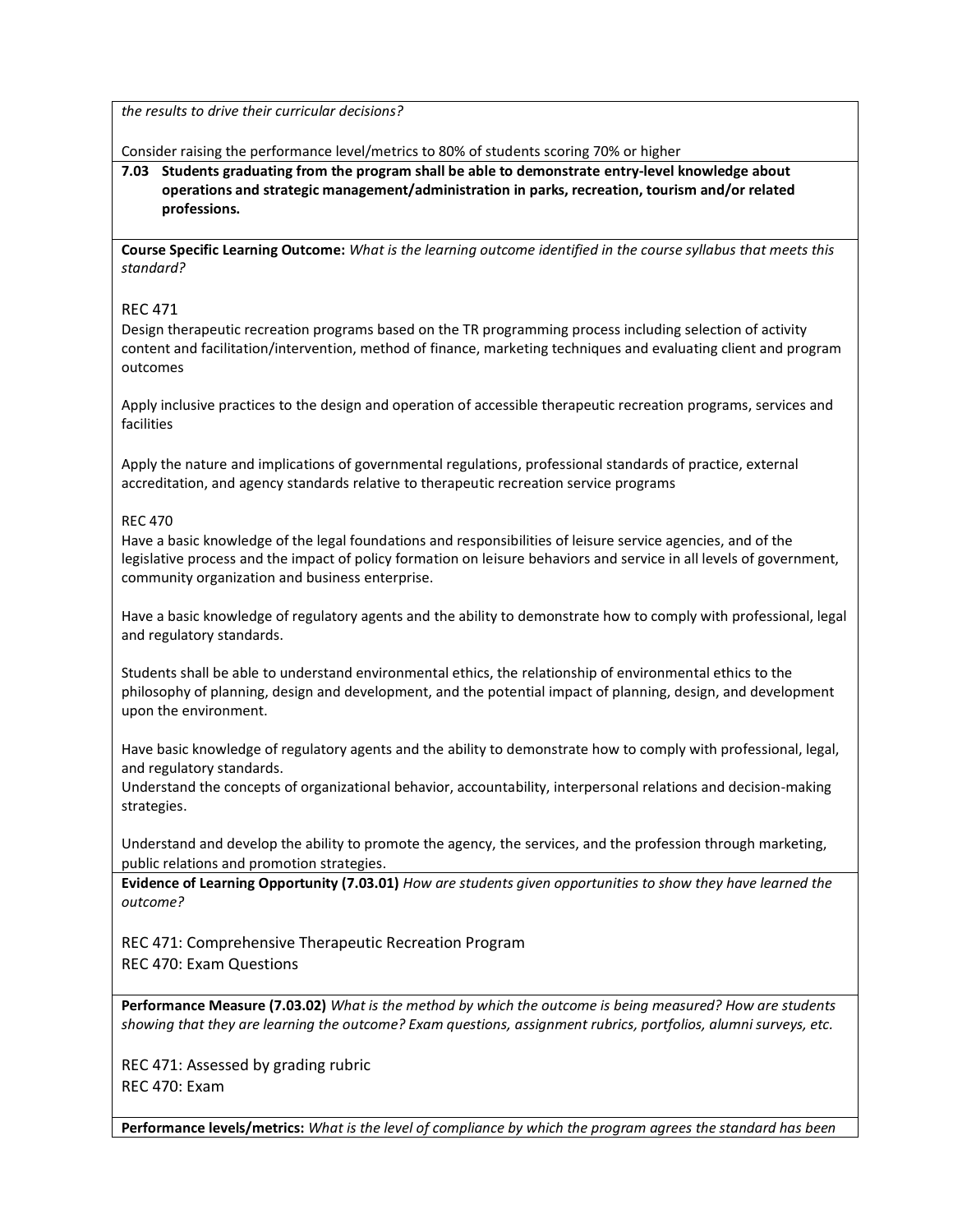*met? (i.e. 80% of the students will get a score of 80% or higher on the assignment)*

70% of students will score 70% or above on the assigned content areas on the rubric

**Assessment Results (7.03.03***) Based on the performance levels/metrics set above, at the end of the semester, what were the results?*

REC 471: 100% of students scored a 70% or higher on the comprehensive hypothetical project. REC 470: 71% of students scored a 70% or higher on the exam.

**Evidence of Programmatic Decisions (7.03.04)** *Based on the assessment results above, how is the program using the results to drive their curricular decisions?* 

REC 471: Focus more on program regulations, policies, reviews, etc.

REC 470: Help TR students see the connection between this course and REC 471.

**7.04 Students graduating from the program shall demonstrate, through a comprehensive internship of not less than 400 clock hours and no fewer than 10 weeks, the potential to succeed as professionals at supervisory or higher levels in park, recreation, tourism, or related organizations.** 

**Course Specific Learning Outcome:** *What is the learning outcome identified in the course syllabus that meets this standard?*

REC 498 81

Students will apply the therapeutic recreation process within the chosen internship placement.

Students will demonstrate diverse structured ways of critical thinking to solve problems related to different areas of professional practice.

Students will demonstrate diverse structured ways of critical thinking to solve problems related to different areas of professional practice.

**Evidence of Learning Opportunity (7.04.01)** *How are students given opportunities to show they have learned the outcome?*

Completion of a case study, major project, final evaluation.

**Performance Measure (7.04.02)** *What is the method by which the outcome is being measured? How are students showing that they are learning the outcome? Exam questions, assignment rubrics, portfolios, alumni surveys, etc.*

Assignment rubrics for case study and major project Supervisor completed evaluation.

**Performance levels/metrics:** *What is the level of compliance by which the program agrees the standard has been met? (i.e. 80% of the students will get a score of 80% or higher on the assignment)*

90% of the students will get a score of 90% or higher on the case study 90% of students will score a 90% or higher on the major project 80% of students will score a three or higher on the final evaluation.

**Assessment Results (7.04.03***) Based on the performance levels/metrics set above, at the end of the semester, what were the results?*

Spring 2019: 100*% of the students scored a 90% or higher on the case study and major project. 100% of students*